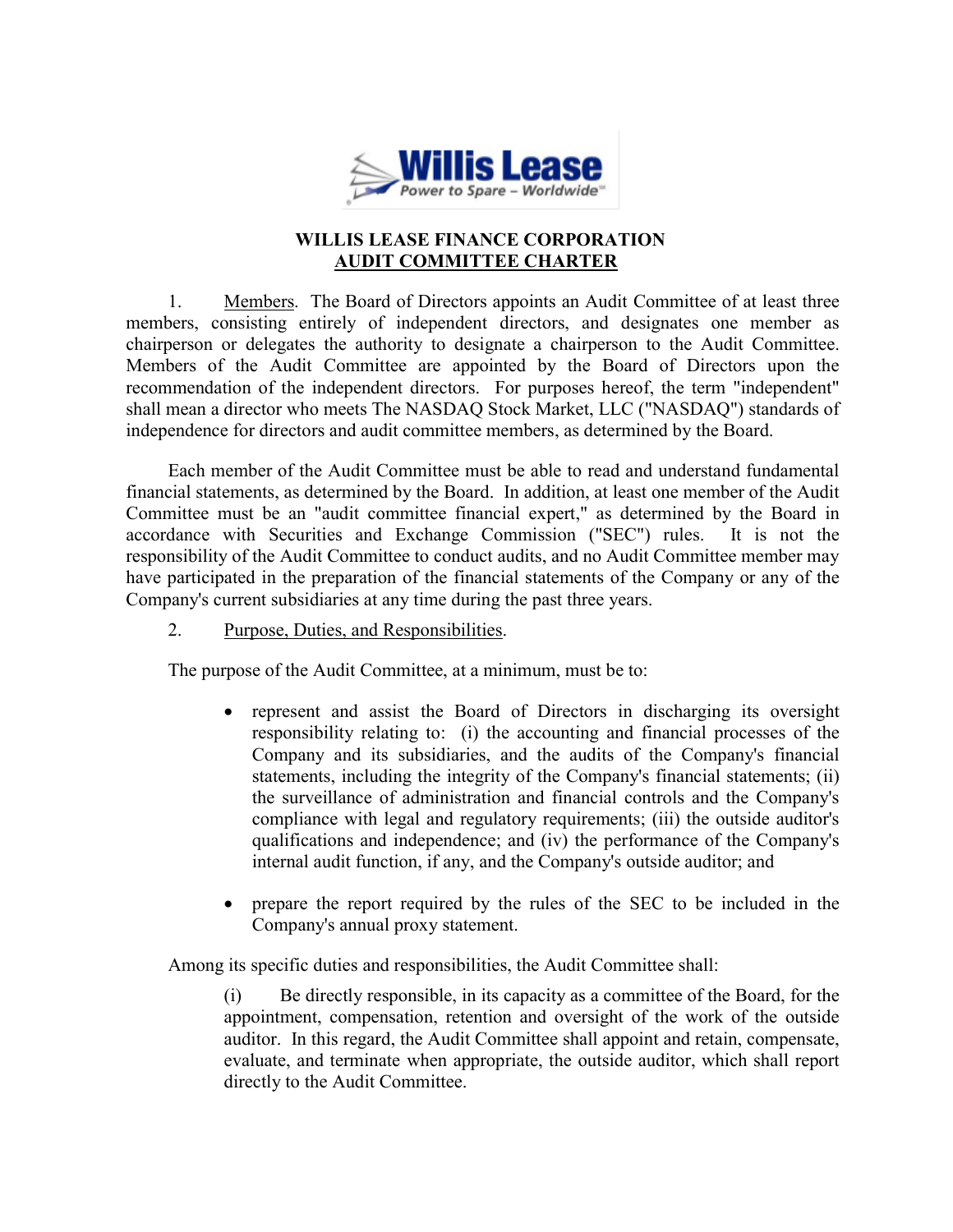(ii) Obtain and review, at least annually, a report by the outside auditor describing: (A) the outside auditor's internal quality-control procedures; and (B) any material issues raised by the most recent internal quality-control review, or peer review, or by any inquiry or investigation by governmental or professional authorities, within the preceding five years, respecting one or more independent audits carried out by the outside auditor, and any steps taken to deal with any such issues.

(iii) Approve in advance all audit and permissible non-audit services to be provided by the outside auditor, and establish policies and procedures for the preapproval of audit and permissible non-audit services to be provided by the outside auditor.

(iv) Consider, at least annually, the independence of the outside auditor, obtain and review a report by the outside auditor describing any relationships between the outside auditor and the Company and any other relationships that may adversely affect the independence of the auditor, and review and discuss with the auditor any disclosed relationship that may impact independence.

(v) Discuss with management the timing and process for the rotation of the lead audit partner in order to assure continuing auditor independence and also consider whether there should be additional auditor staff rotation or rotation of the audit firm itself in order to comply with SEC rules and regulations.

(vi) Review and discuss with the outside auditor: (A) the scope of the audit, the results of the annual audit examination by the auditor, and any problems or difficulties the auditor encountered in the course of its audit work and management's response; and (B) any reports of the outside auditor with respect to interim periods.

(vii) Meet to review and discuss with management and the outside auditor the annual audited and quarterly financial statements of the Company, including: (A) an analysis of the auditor's judgment as to the quality of the Company's accounting policies, setting forth significant financial reporting issues and judgments made in connection with the preparation of the financial statements; (B) the Company's specific disclosures under "Management's Discussion and Analysis of Financial Condition and Results of Operations," including accounting policies that may be regarded as critical; and (C) major issues regarding the Company's accounting policies and financial statement presentations, including any significant changes in the Company's selection or application of accounting principles and financial statement presentations.

(viii) Recommend to the Board based on the review and discussion described in paragraphs (iv), (vi) and (vii) above, whether the financial statements should be included in the Annual Report on Form 10-K.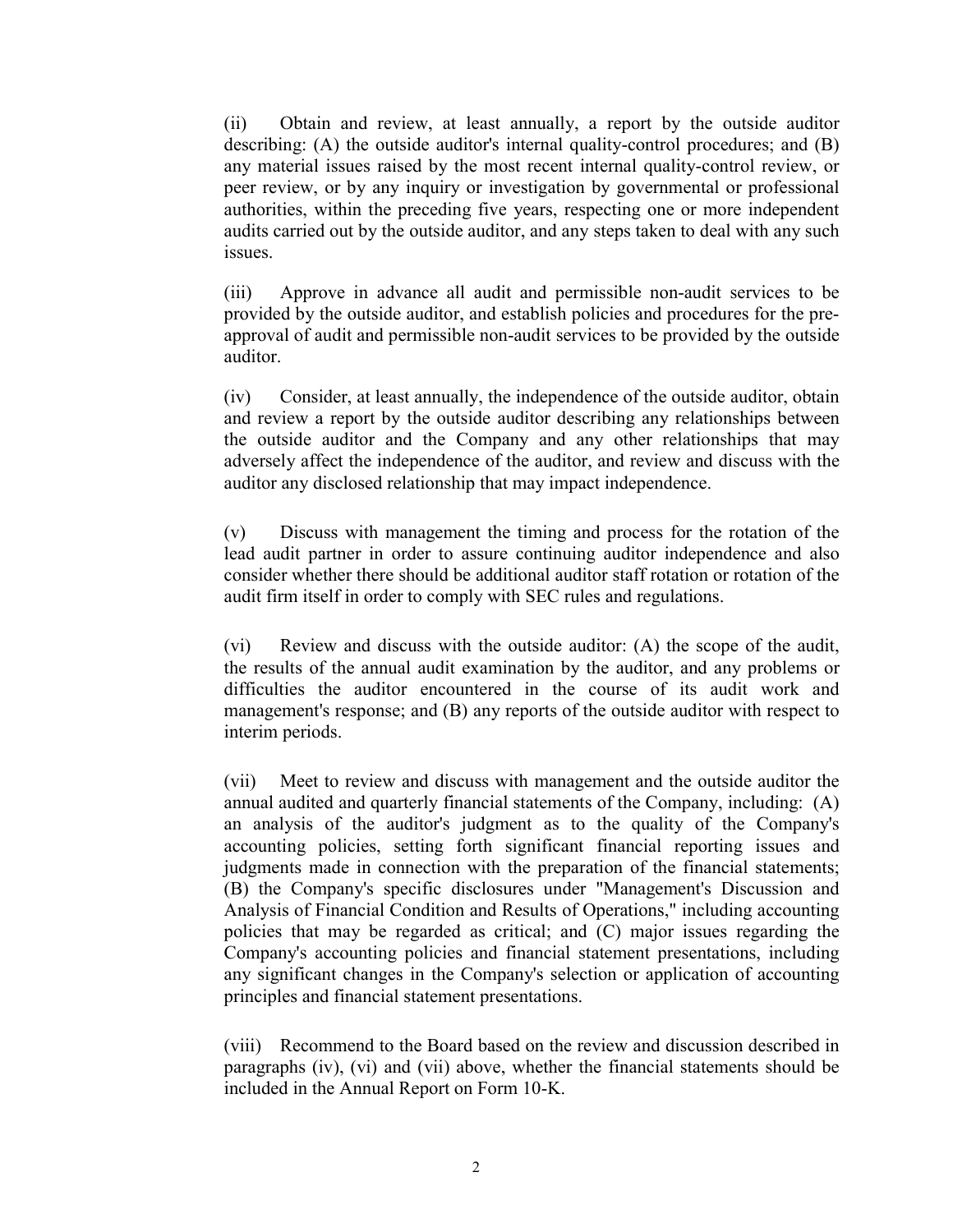(ix) Review and discuss the adequacy and effectiveness of, the Company's internal controls, including any significant deficiencies in internal controls and significant changes in internal controls reported to the Audit Committee by the outside auditor or management.

(x) Oversee the Company's audit plan, policies and procedures, and overall risk assessment methodologies and resources.

(xi) Receive reports from management regarding, and review and discuss the adequacy and effectiveness of, the Company's disclosure controls and procedures.

(xii) Review and discuss earnings press releases, and corporate practices with respect to earnings press releases and financial information and earnings guidance provided to analysts and ratings agencies.

(xiii) Review and discuss the Company's practices with respect to risk assessment and risk management.

(xiv) Oversee the Company's compliance program with respect to legal and regulatory requirements, including the Company's codes of conduct, and oversee the Company's policies and procedures for monitoring compliance.

(xv) Review related party transactions, as defined in applicable SEC rules, and establish policies and procedures for the review, approval and ratification of related party transactions.

(xvi) Establish and oversee procedures for handling complaints regarding accounting, internal accounting controls and auditing matters, including procedures for confidential, anonymous submission of concerns by employees regarding accounting and auditing matters.

(xvii) Establish policies for the hiring of employees and former employees of the outside auditor.

(xviii) Annually evaluate the performance of the Audit Committee and assess the adequacy of the Audit Committee charter.

3. Outside Advisors. The Audit Committee shall have the authority to retain such outside counsel, accountants, experts and other advisors as it determines appropriate to assist it in the performance of its functions and shall receive appropriate funding, as determined by the Audit Committee, from the Company for payment of compensation to any such advisors and for the payment of ordinary administrative expenses that are necessary or appropriate in carrying out the Audit Committee's duties.